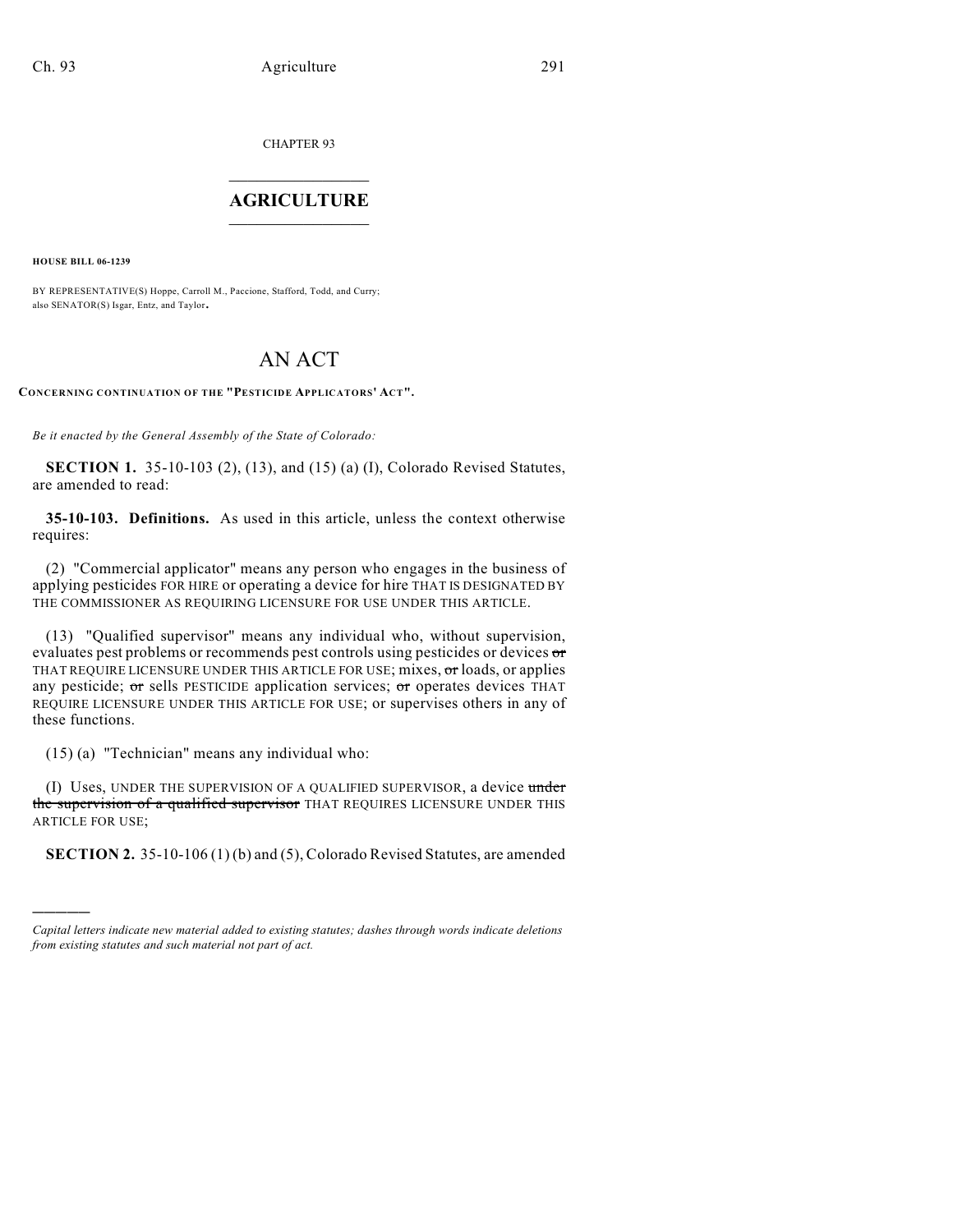to read:

**35-10-106. Commercial applicator - license requirements - application - fees.** (1) As requisites for licensure, the applicant for a commercial applicator business license shall:

(b) Employ or secure the services by documented agreement of a qualified supervisor who is licensed in the class or subclass of pesticide application OR DEVICE USE performed by the business;

(5) THE EXPIRATION DATE OF each commercial applicator business license shall expire on January 1 of each year BE DETERMINED BY THE COMMISSIONER, BUT THE DURATION OF SUCH LICENSE SHALL NOT EXCEED THREE YEARS.

**SECTION 3.** 35-10-107, Colorado Revised Statutes, is amended to read:

**35-10-107. Commercial applicator business license - renewals.** (1) Each commercial applicator shall make an application to renew its business license on or before the first working day of January for the year of renewal EXPIRATION DATE OF THE LICENSE. Said application shall be in the form and manner prescribed by the commissioner and shall be accompanied by the renewal fee.

(2) If the application for renewal is not postmarked on or before the first working day of January for the year of renewal EXPIRATION DATE OF THE LICENSE, a penalty fee of ten percent of the renewal fee shall be assessed and added to the renewal fee. No license shall be renewed until the total fee is paid.

(3) If the application and fee for renewal are not postmarked on or before February + THE THIRTIETH DAY FOLLOWING THE EXPIRATION DATE OF THE LICENSE, the business license shall not be renewed, and the commercial applicator shall apply for a new license.

**SECTION 4.** 35-10-112 (1) (a) and (1) (c), Colorado Revised Statutes, are amended, and the said 35-10-112 (1) is further amended BY THE ADDITION OF THE FOLLOWING NEW PARAGRAPHS, to read:

**35-10-112. Notification requirements - registry of pesticide-sensitive persons - preemption - rules.** (1) (a) The commissioner shall promulgate rules and regulations for the establishment of a registry of pesticide-sensitive persons to be maintained by the department. Pesticide-sensitive persons may apply to be placed on the registry provided IF they can provide proof of medical justification by a physician licensed in Colorado in the form and manner prescribed by the commissioner. This letter needs to THE PROOF OF MEDICAL JUSTIFICATION SHALL be updated every two years. Said registry shall be updated at least annually, and the published registry shall be provided MADE READILY ACCESSIBLE, IN A FORM AND MANNER PRESCRIBED BY THE COMMISSIONER, to all commercial, limited commercial, and public applicators on record with the commissioner. Names added after the most recently published registry shall be available from the department upon request.

(c) (I) A commercial, limited commercial, or public applicator, prior to applying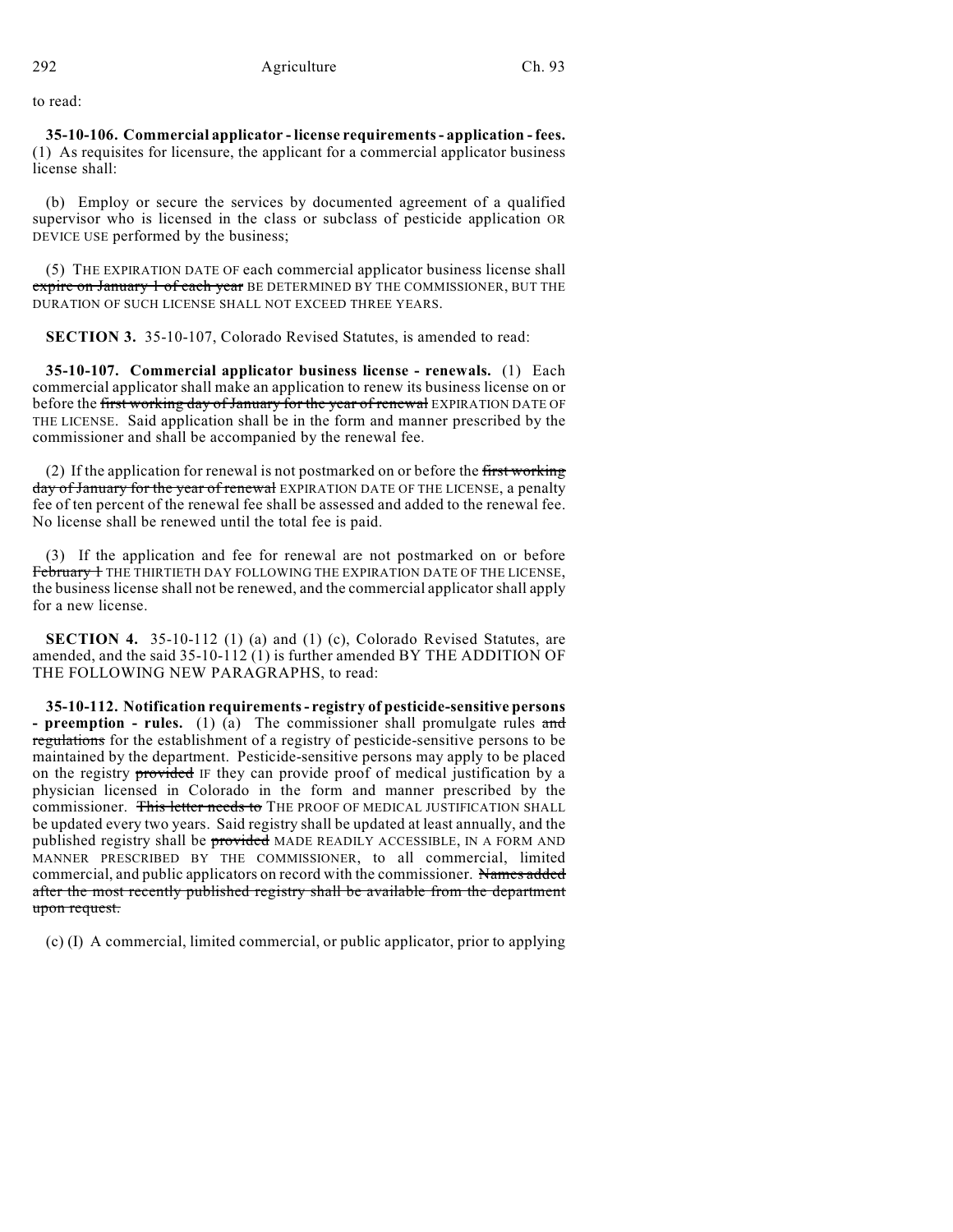## Ch. 93 Agriculture 293

a pesticide in any turf or ornamental category, shall take reasonable actions to give notice of the date and approximate time of any such pesticide application, prior to the application, to any PESTICIDE-SENSITIVE person who resides on property which abuts the property to be treated and whose name is on the published registry WHOSE NAME IS ON THE PUBLISHED REGISTRY AND:

(A) WHO RESIDES ON THE PROPERTY TO BE TREATED;

(B) RESIDES ON PROPERTY THAT ABUTS THE PROPERTY TO BE TREATED; OR

(C) RESIDES IN A MULTI-UNIT DWELLING THAT ABUTS A COMMON AREA TO BE TREATED.

(II) If two property sites would be considered to be abutting but for the fact that such sites are separated by an alley, for the purposes of this section such sites are deemed to be abutting.

(d) A COMMERCIAL, LIMITED COMMERCIAL, OR PUBLIC APPLICATOR IN THE WOOD-DESTROYING ORGANISM PEST CONTROL, RESIDENTIAL OR COMMERCIAL PEST CONTROL, OR INTERIOR PLANT PEST CONTROL CATEGORIES, PRIOR TO MAKING A STRUCTURAL PESTICIDE APPLICATION TO A MULTI-UNIT DWELLING, SHALL TAKE REASONABLE ACTIONS TO GIVE NOTICE OF THE DATE AND APPROXIMATE TIME OF ANY SUCH PESTICIDE APPLICATION, PRIOR TO THE APPLICATION, TO ANY PESTICIDE-SENSITIVE PERSON WHOSE NAME IS ON THE PUBLISHED REGISTRY AND WHO RESIDES AT THAT MULTI-UNIT DWELLING.

(e) THE COMMISSIONER MAY ESTABLISH RULES TO FURTHER CLARIFY THE CIRCUMSTANCES AND MANNER IN WHICH NOTICE SHALL BE GIVEN TO PESTICIDE-SENSITIVE PERSONS.

**SECTION 5.** 35-10-115 (1) (a), Colorado Revised Statutes, is amended to read:

**35-10-115. Qualified supervisor and certified operator licenses - examination - application - fees.** (1) Each applicant for a qualified supervisor or certified operator license shall:

(a) Pass a written examination in each class or subclass of pesticide application, OR DEVICE USE, in which he OR SHE wishes to be licensed;

**SECTION 6.** 35-10-116 (1), Colorado Revised Statutes, is amended, and the said 35-10-116 is further amended BY THE ADDITION OF THE FOLLOWING NEW SUBSECTIONS, to read:

**35-10-116. Qualified supervisor and certified operator licenses - expiration - renewal of licenses - reinstatement.** (1) Licenses issued pursuant to section 35-10-115 shall be valid for three years and shall expire on the anniversary date of such license A PERIOD DETERMINED BY THE COMMISSIONER, BUT THE DURATION OF SUCH LICENSE SHALL NOT EXCEED THREE YEARS.

(6) NOTWITHSTANDING SUBSECTION (5) OF THIS SECTION, ANY LICENSE ISSUED PURSUANT TO THIS SECTION THAT IS NOT RENEWED ON OR BEFORE THE EXPIRATION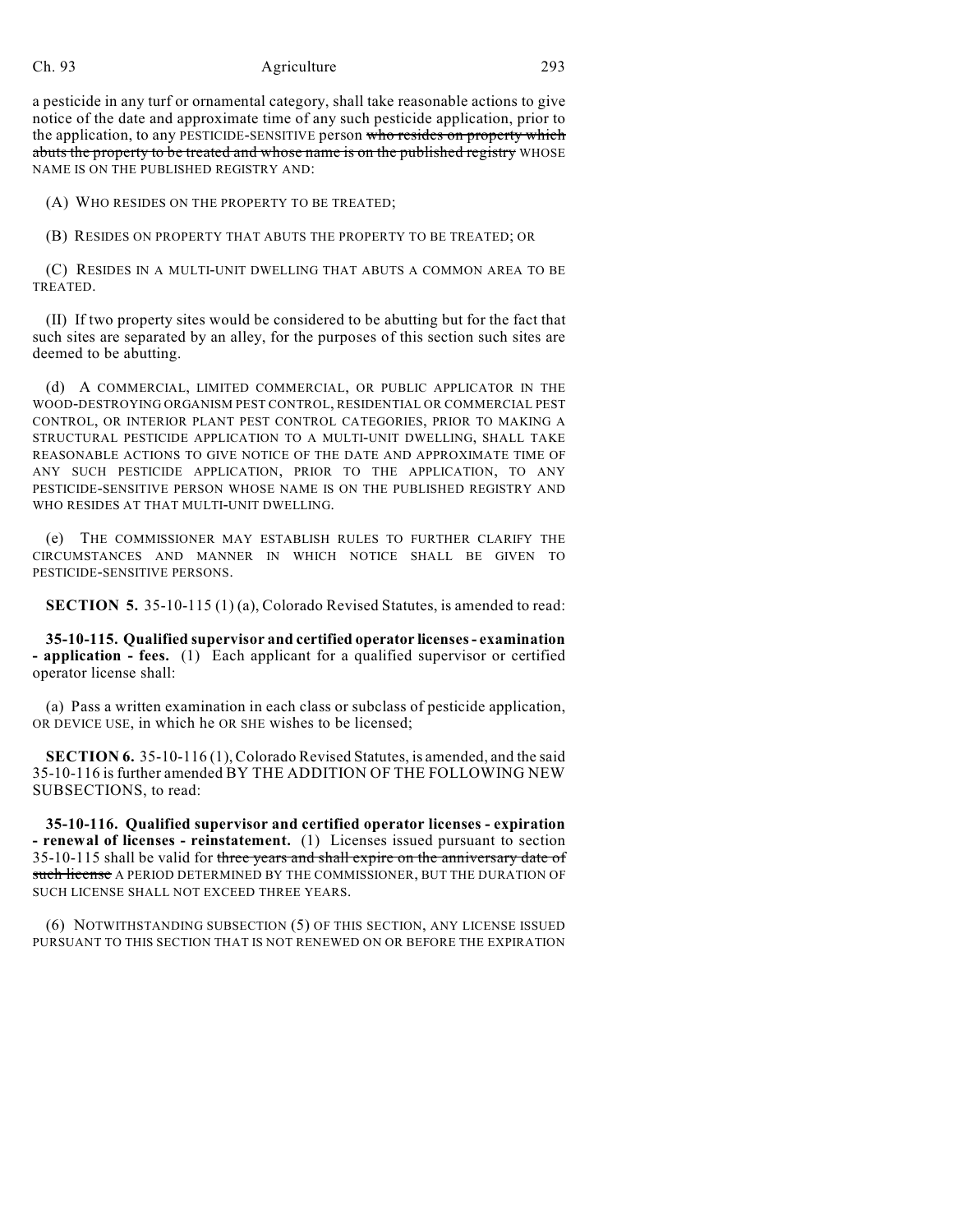DATE OF THE LICENSE MAY BE REINSTATED WITHIN ONE HUNDRED EIGHTY DAYS AFTER THE EXPIRATION DATE UPON:

(a) APPLICATION AND PAYMENT OF A REINSTATEMENT FEE AS DETERMINED BY THE COMMISSIONER; AND

(b) PROOF THAT ALL RENEWAL REQUIREMENTS HAVE BEEN SATISFIED AS OF THE EXPIRATION DATE OF THE LICENSE.

(7) LICENSES NOT REINSTATED WITHIN ONE HUNDRED EIGHTY DAYS AFTER THE EXPIRATION DATE SHALL NOT BE REINSTATED. THE FORMER HOLDER OF SUCH A LICENSE WHO WISHES TO BE LICENSED SHALL APPLY FOR A NEW LICENSE.

**SECTION 7.** 35-10-117 (2) (b), (2) (c), (2) (d), (3) (b), (3) (c) (I), and (4) (a), Colorado Revised Statutes, are amended, and the said 35-10-117 (2) is further amended BY THE ADDITION OF A NEW PARAGRAPH, to read:

**35-10-117. Unlawful acts.** (2) It is unlawful and a violation of this article for any person acting as a commercial, limited commercial, or public applicator, or as a qualified supervisor, or as a certified operator:

(b) To use or recommend the use of any pesticide  $\sigma r$  device not registered with the department pursuant to article 9 of this title or to use or recommend the use of a pesticide or device in any manner inconsistent with the restrictions of the commissioner or the administrator;

(b.5) TO USE OR RECOMMEND THE USE OF ANY DEVICE THAT REQUIRES LICENSURE FOR USE IN ANY MANNER INCONSISTENT WITH THE RESTRICTIONS OF THE COMMISSIONER OR THE ADMINISTRATOR;

(c) To use any device THAT REQUIRES LICENSURE FOR USE or ANY pesticide, or to direct or recommend such use, without providing appropriate supervision, including, but not limited to, the application of any pesticide without providing the supervision of a qualified supervisor licensed in that class or subclass of pesticide application;

(d) To maintain or supervise the maintenance of any device THAT REQUIRES LICENSURE FOR USE or pesticide application equipment, including, but not limited to, loading pumps, hoses, or metering devices, in an unsafe or negligent manner;

(3) It is unlawful and a violation of this article for any commercial applicator, qualified supervisor, or certified operator:

(b) To use or supervise or recommend the use of any device THAT REQUIRES LICENSURE FOR USE, or ANY pesticide, which, including but not limited to generally accepted standards of practice, would be ineffective or inappropriate for the pest problem being treated;

(c) (I) To use any device THAT REQUIRES LICENSURE FOR USE or apply any pesticide or to recommend or supervise such acts in any manner which THAT fails to meet generally accepted standards for such use or application except as provided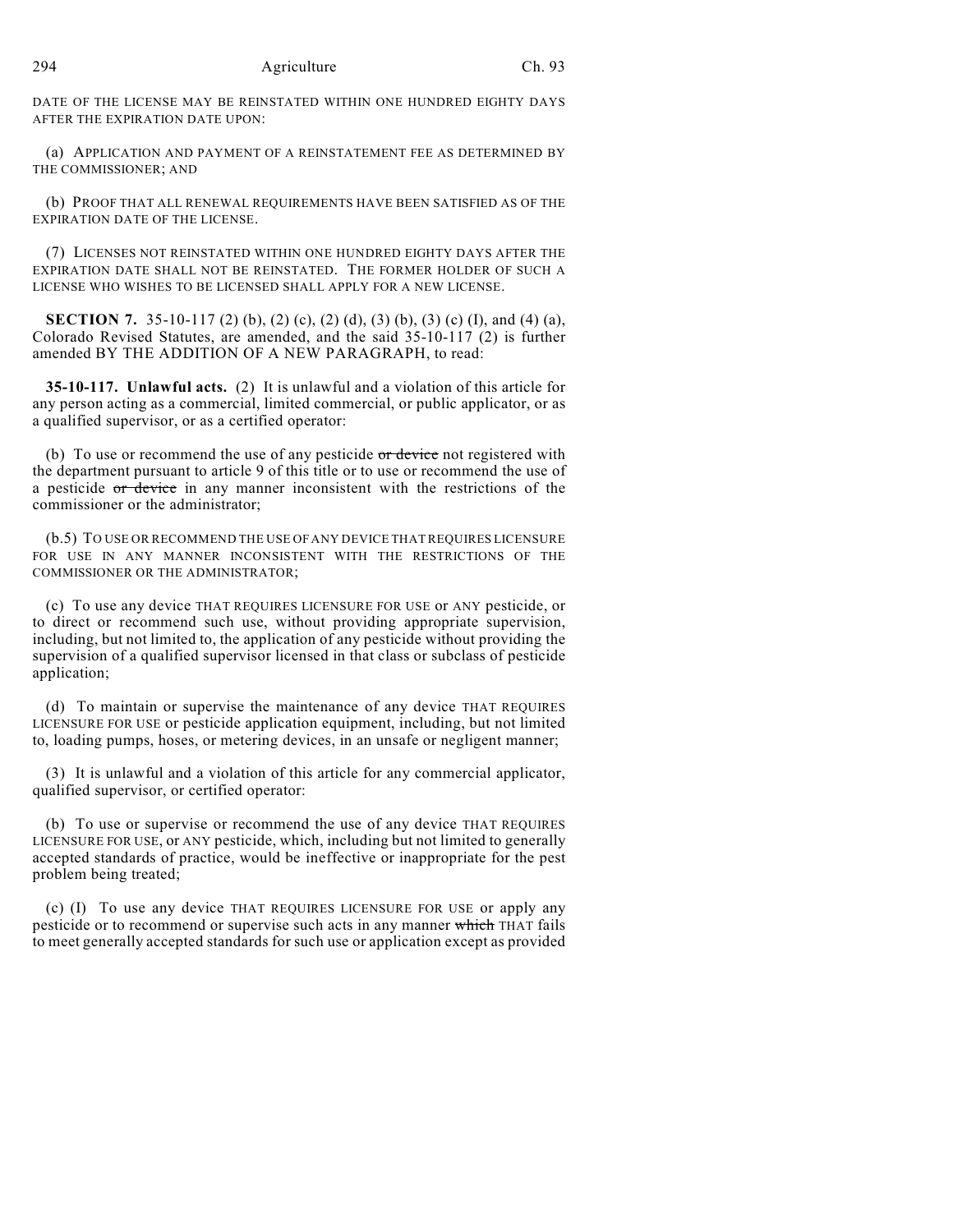## Ch. 93 Agriculture 295

by subparagraph (II) of this paragraph (c).

(4) It is unlawful and a violation of this article for any commercial applicator:

(a) To operate any device THAT REQUIRES LICENSURE FOR USE, or to apply any pesticide, if the insurance required by section 35-10-106 (1) (a) is not in full force and effect at the time of such use or application, or if it does not have on file with the department, in the form and manner designated by the commissioner, verification that said insurance is in full force and effect;

**SECTION 8.** The introductory portion to 35-10-118 (2) and 35-10-118 (2) (a) and (2) (d), Colorado Revised Statutes, are amended to read:

**35-10-118. Powers and duties of the commissioner.** (2) The commissioner is authorized to adopt all reasonable rules and regulations for the administration and enforcement of this article, including, but not limited to:

(a) The regulation of all aspects of pesticide application, including, but not limited to, the storage, use, application, and disposal of any pesticide or device THAT REQUIRES LICENSURE FOR USE by any person subject to this article;

(d) The amount of the license fee for a commercial applicator business license, not to exceed two hundred fifty dollars through licensing year 1991 and three hundred fifty dollars thereafter, and such fee may be less than that in effect on May 31, 1990 THE CONTENT OF THE EXAMINATION REQUIRED FOR THE ADMINISTRATION OF THIS ARTICLE AND THE AMOUNT OF ANY EXAMINATION AND EXAMINATION GRADING FEE.

**SECTION 9.** 35-10-118 (3), Colorado Revised Statutes, is amended, and the said 35-10-118 is further amended BY THE ADDITION OF A NEW SUBSECTION, to read:

**35-10-118. Powers and duties of the commissioner.** (3) The commissioner shall determine the content of each such examination required for the administration of this article and the amount of any examination and examination grading fee. Any examination grading fee established by the commissioner is limited to the actual administrative costs incurred in the grading of examinations. The commissioner shall establish a passing score for each examination which reflects a minimum level of competency in the class or subclass for which the applicant is being tested. THE COMMISSIONER SHALL, FOR EXAMINATIONS REQUIRED FOR ANY LICENSE UNDER THIS ARTICLE:

(a) DEVELOP EACH SUCH EXAMINATION, OR ADOPT A COMMERCIALLY STANDARDIZED EXAMINATION, REQUIRED FOR THE ADMINISTRATION OF THIS ARTICLE AND THE AMOUNT OF ANY EXAMINATION AND EXAMINATION GRADING FEE;

(b) ESTABLISH A PASSING SCORE FOR EACH EXAMINATION THAT REFLECTS A MINIMUM LEVEL OF COMPETENCY IN THE CLASS OR SUBCLASS FOR WHICH THE APPLICANT IS BEING TESTED;

(c) ADMINISTER EACH SUCH EXAMINATION OR CONTRACT WITH A PERSON,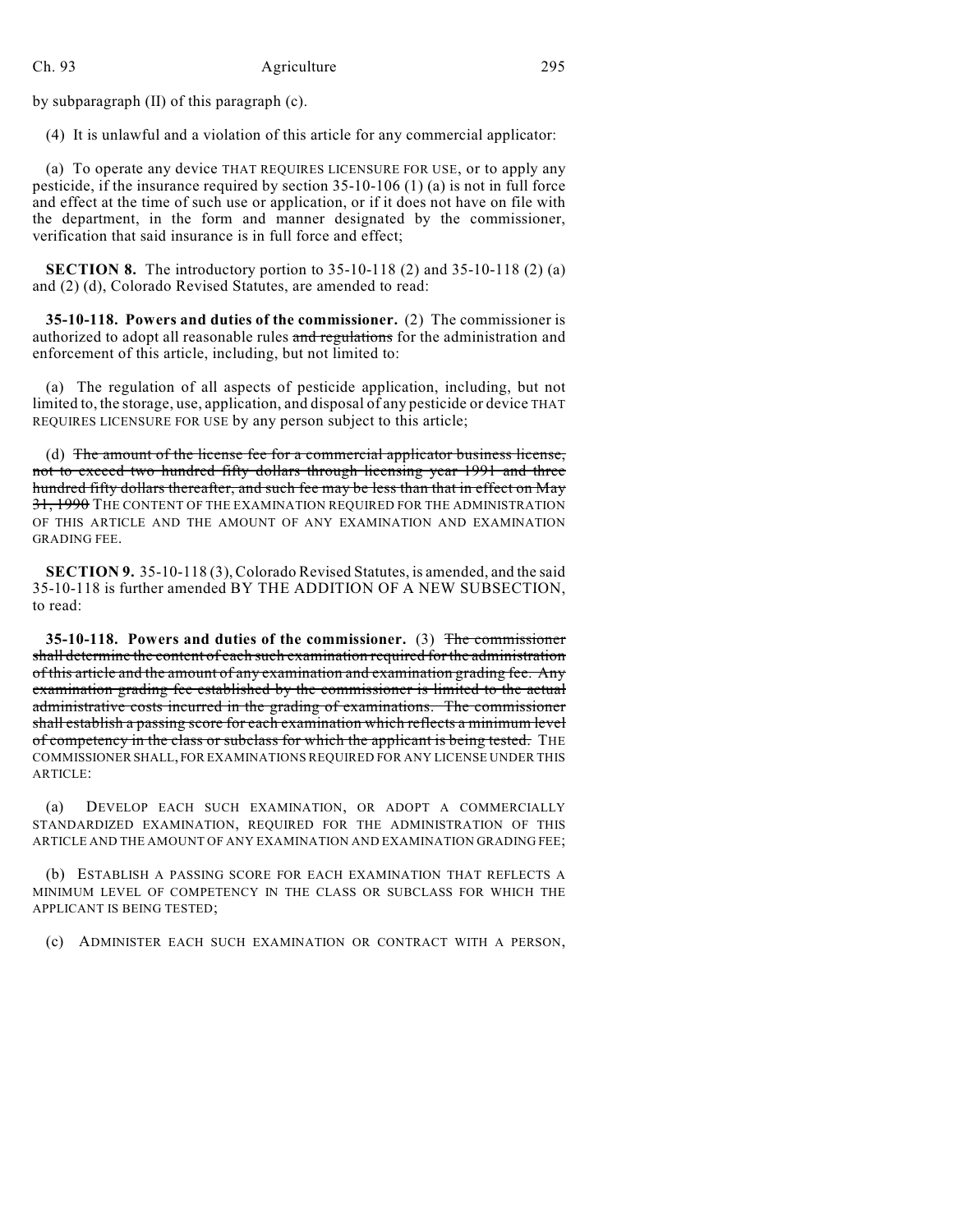CORPORATION, OR OTHER ENTITY TO ADMINISTER EACH SUCH EXAMINATION.

(9.5) THE COMMISSIONER SHALL DESIGNATE BY RULE WHICH DEVICES, WHEN OPERATED FOR HIRE, REQUIRE THE OPERATOR TO BE LICENSED AS A COMMERCIAL APPLICATOR. LICENSURE SHALL BE REQUIRED ONLY FOR THE USE OF THOSE DEVICES THAT, AS DETERMINED BY THE COMMISSIONER, MAY CONSTITUTE A SIGNIFICANT RISK TO PUBLIC HEALTH OR SAFETY.

**SECTION 10.** 35-10-119 (1) and (4) (a), Colorado Revised Statutes, are amended to read:

**35-10-119. Inspections - investigations - access - subpoena.** (1) The commissioner shall provide for the inspection and analysis of pesticides being used and for the inspection of equipment, devices THAT REQUIRE LICENSURE FOR USE, or apparatus used for the application of pesticides, and  $he$  THE COMMISSIONER may require proper repairs or other changes before further use.

(4) At any reasonable time during regular business hours, the commissioner shall have free and unimpeded access upon consent or upon obtaining an administrative search warrant:

(a) To all buildings, yards, warehouses, and storage facilities in which any devices THAT REQUIRE LICENSURE FOR USE, pesticides, containers, rinsates, or other related materials are kept, used, stored, handled, processed, disposed of, or transported for the purpose of carrying out any provision of this article or any rule made pursuant to this article;

**SECTION 11.** 35-10-125 (2) (h), Colorado Revised Statutes, is amended to read:

**35-10-125. Advisory committee - sunset review.** (2) The committee shall consist of the following members:

(h) A representative from the COLORADO department of PUBLIC health AND ENVIRONMENT; and

**SECTION 12. Repeal.** 35-10-127, Colorado Revised Statutes, is repealed as follows:

**35-10-127. Deadline for promulgation of rules and regulations for implementation of article, as amended.** Any rules and regulations necessary for the implementation of this article, as amended at the second regular session of the fifty-seventh general assembly, shall be promulgated by the commissioner no later than December 31, 1991.

**SECTION 13.** 35-10-128, Colorado Revised Statutes, is amended to read:

**35-10-128. Repeal of article - termination of functions.** Effective July 1, 2006 2015, this article shall be IS repealed. The licensing function of the commissioner of agriculture shall also terminate on July 1, 2006 2015. Prior to such repeal and termination, the licensing function shall be reviewed as provided for in section 24-34-104, C.R.S., and, as part of such review, the department of regulatory